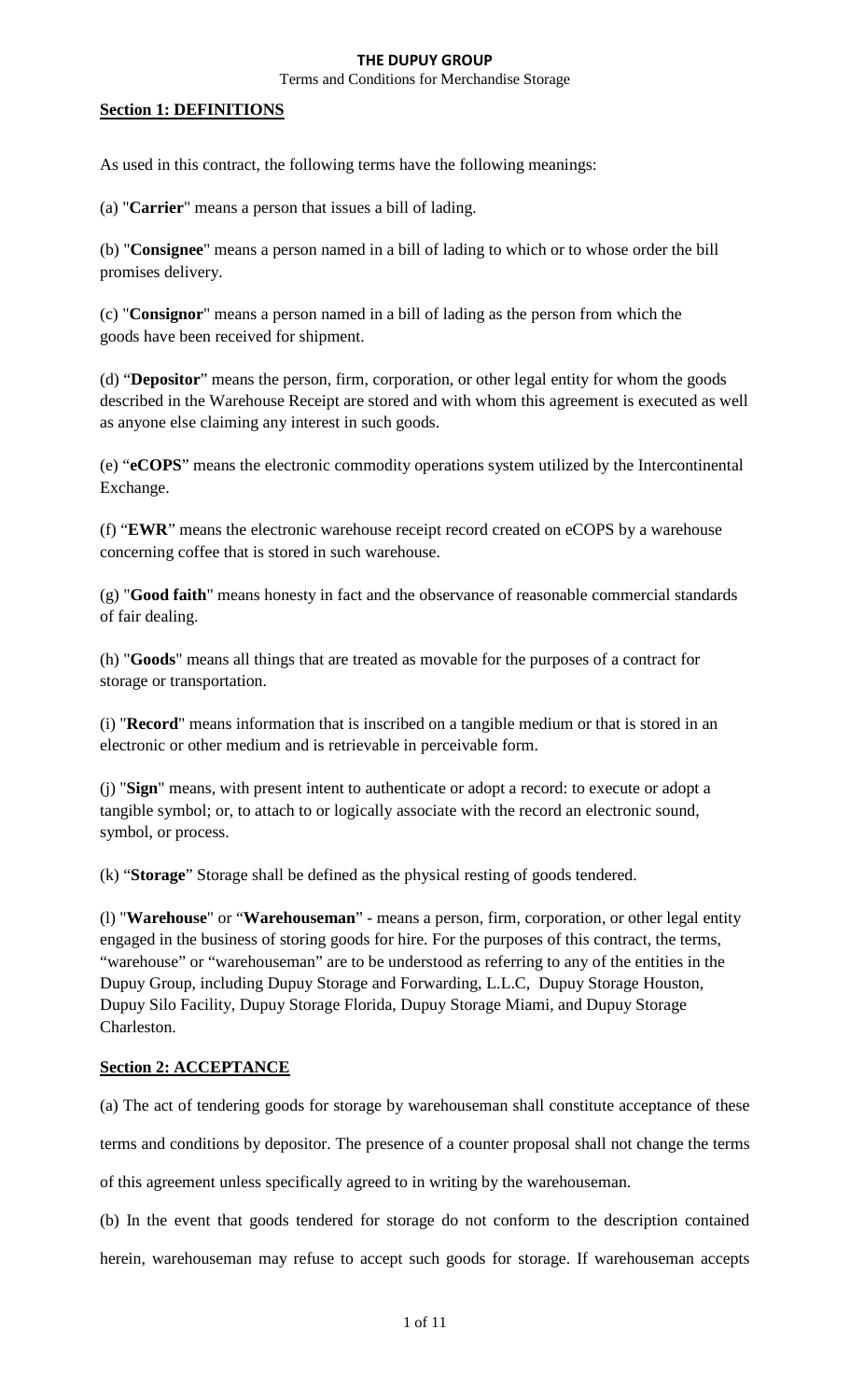### Terms and Conditions for Merchandise Storage

such goods for storage, depositor agrees to rates and charges as may be assigned and invoiced by warehouseman and to all terms of this contract.

(c) The terms and conditions provided herein shall apply to all movement of goods into and out of any Dupuy facility. This contract is to be considered self-renewing. It is not required that Dupuy Storage and Forwarding issue and/or execute a new storage contract per entry or exit of goods. Depositor's placement of goods into a Dupuy Storage facility constitutes continuing acceptance of warehouseman's terms and conditions.

(d) Unless otherwise agreed upon in writing, any goods received prior to the date of this contract are subject to the terms and conditions of same.

# **Section 3: SHIPPING**

(a) Depositor shall not name the warehouseman as consignee on any Bill of Lading or other shipping documents. If, in violation of this agreement, goods are so shipped to warehouseman as named consignee, depositor agrees to notify carrier in writing prior to such shipment with copy of such notice to warehouseman, that warehouseman named as consignee is a warehouseman and had no beneficial title or interest in such property, and depositor further agrees to indemnify and hold harmless warehouseman from any and all claims for unpaid transportation charges, including undercharges, demurrage, detention or charges of any nature, in connection with goods so shipped.

(b) Depositor further agrees that, if it fails to notify carrier as required by the preceding sentence, warehouseman shall have the right to refuse delivery of such goods, in which event warehouseman shall not be responsible for any loss, injury or damage of any nature to or related to such goods. Depositor agrees that all promises contained in this section will be binding on depositor's heirs, successors and assigns.

## **Section 4: TENDER FOR STORAGE**

(a) All goods for storage shall be delivered at the warehouse properly marked and securely packed for handling. The depositor shall furnish at or prior to such delivery a manifest showing marks, brands or sizes to be kept and accounted for separately and the class of storage desired.

(b) Should goods in storage be transferred on the books of warehouseman from one party to another, a new storage date is established on the date of transfer. On request of the depositor, and then only by special arrangements and subject to extra labor charges, original packages may be broken down for partial delivery. Storage charges become applicable upon the date that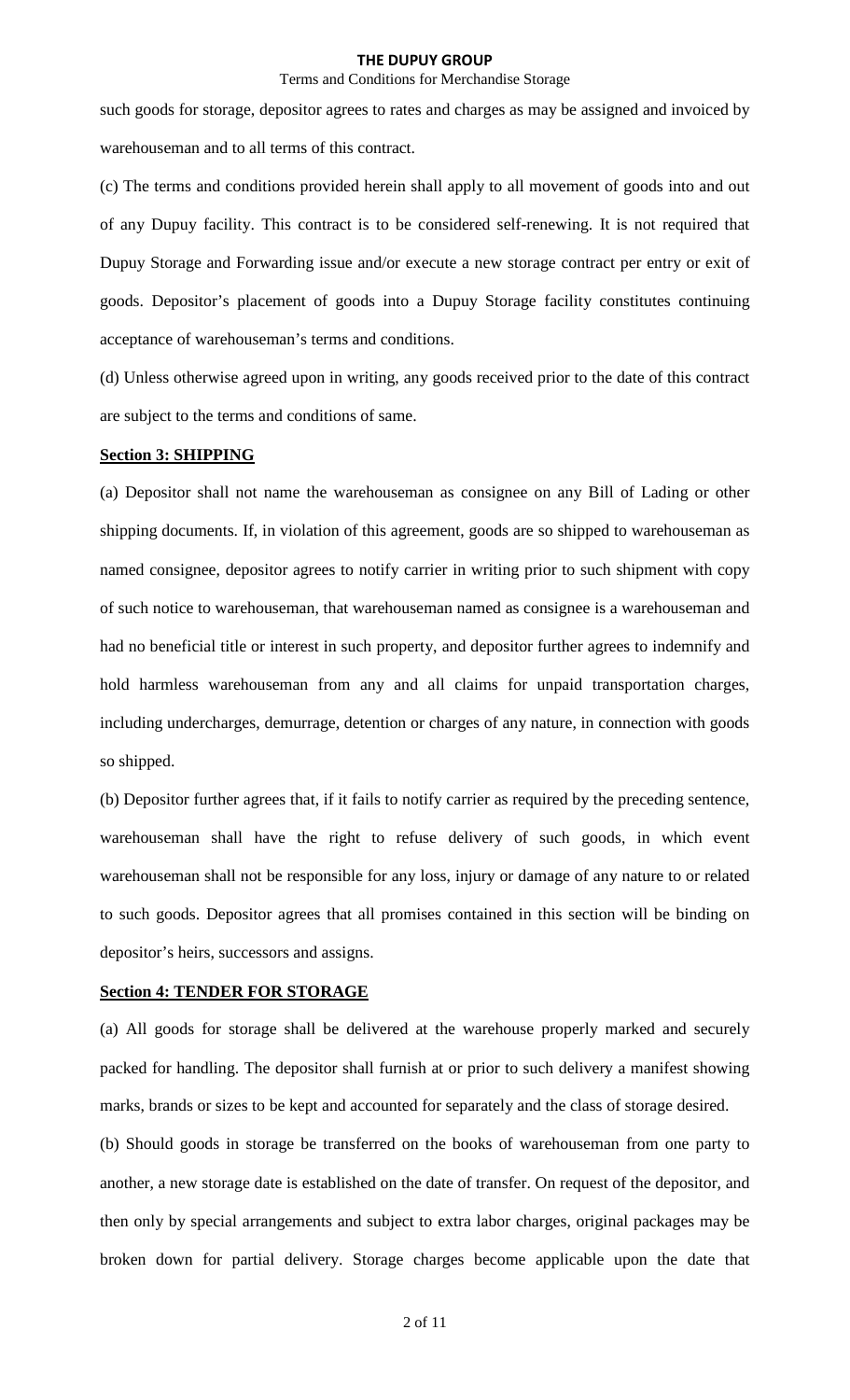## Terms and Conditions for Merchandise Storage

warehouseman accepts care, custody and control of the goods, regardless of unloading date or date of issuance of warehouse receipt.

#### **Section 5: STORAGE PERIOD AND CHARGES**

(a) All goods are stored on a month-to-month basis. All charges for storage are per package or other agreed unit per month.

(b) The depositor shall pay storage fees on a monthly basis. For all goods not stored for an entire calendar month, depositor's fee will be prorated on a daily basis. All storage charges are due and payable on the first day of storage for the initial month and, thereafter, on the first day of each succeeding calendar month.

# **Section 6: TRANSFER, TERMINATION OF STORAGE, REMOVAL OF GOODS**

(a) Instructions to transfer specified goods on the books of the warehouseman are not effective until delivered to and accepted by warehouseman, and all charges, up to the time transfer is made, are paid by the depositor of record. If a transfer involves movement of goods, such will be subject to an additional charge. When goods in storage are transferred from one party to another, a new storage date is established on the date of transfer and a new warehouse receipt will be issued.

(b) The warehouseman may, at his expense, fourteen (14) days after notice is provided to the depositor of record, or to the last known holder of the negotiable or non-negotiable warehouse receipt, move any goods in storage from the warehouse in which they are stored to any other Dupuy warehouse. The warehouseman may, without notice, move goods within the warehouse in which they are stored.

(c) The warehouseman may, after providing notice to the depositor of record and any other person known by the warehouseman to claim an interest in the goods, require payment of any and all charges and removal of the goods from the facility at the termination of the period of storage fixed by the document of title, or, if a period is not fixed, within a stated period of time not less than thirty days after the warehouse provides notice. If goods are not removed before the end of the stated period, the warehouseman may sell them in accordance with the applicable law where the facility is located.

(d) If warehouseman in good faith believes that stored goods are about to deteriorate or decline in value to an amount less than that secured by the warehouseman's lien, warehouseman reserves the right to demand removal of the goods within a reasonable time period. If said goods are not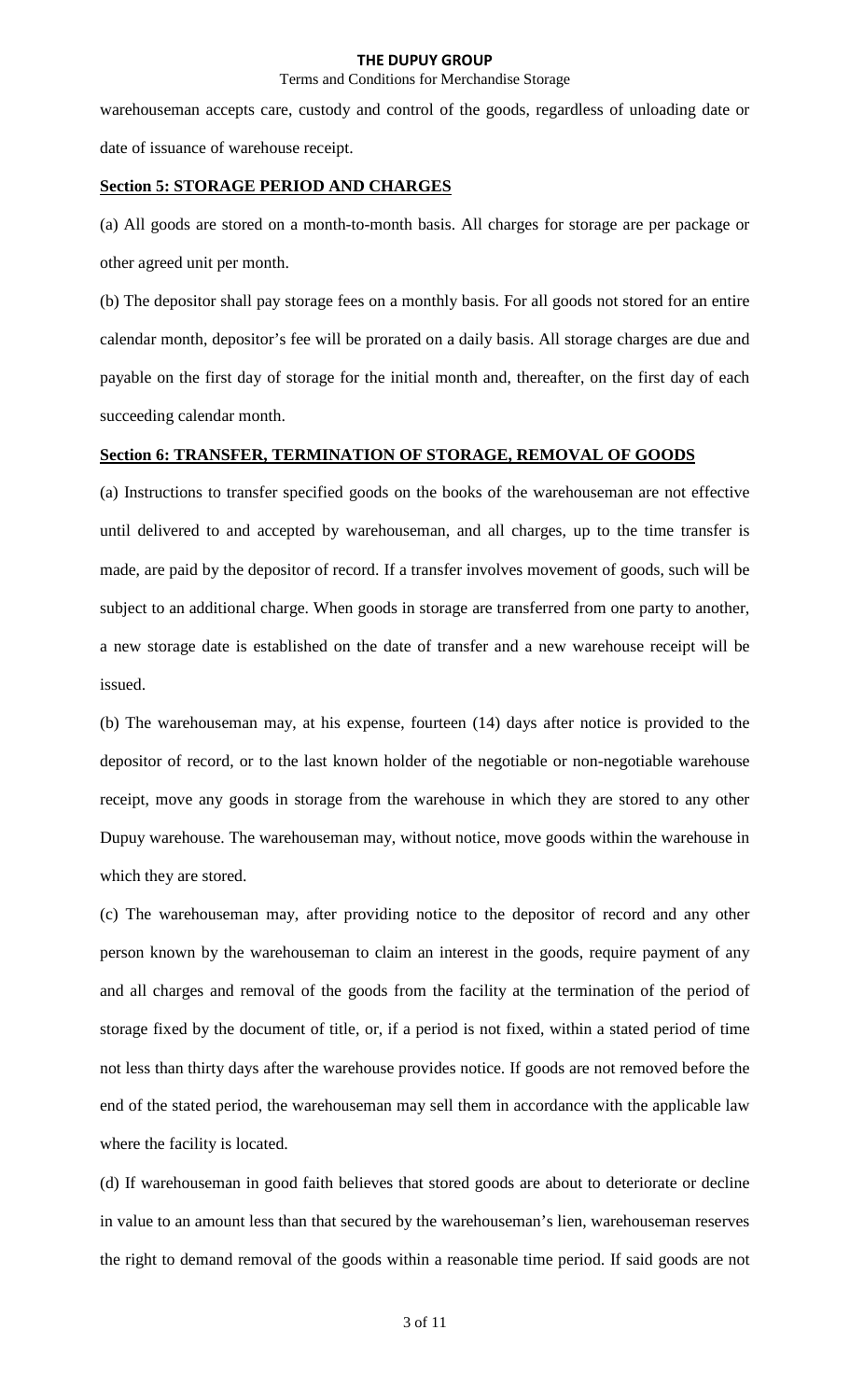### Terms and Conditions for Merchandise Storage

timely removed, warehouseman may sell the goods at a public sale held one week after a single advertisement or posting as provided by law.

(e) If, as a result of a quality or condition of the goods of which the warehouse did not have notice at the time of deposit, the goods are discovered to be a hazard to other property, the warehouse facilities, or other persons, the warehouseman may sell the goods at public or private sale without advertisement or posting upon providing reasonable notification to all persons known to claim an interest in the goods. If the warehouse, after a reasonable effort, is unable to sell the goods, it may dispose of them in any lawful manner and shall not incur liability by reason of that disposition. Pending such disposition, sale or return of the goods, the warehouseman may remove goods from the warehouse and shall incur no liability by reason of such removal.

(f) When goods are ordered out, the warehouseman shall be afforded a reasonable time to execute shipping instructions; should shipment be prevented because of acts of God, war, public enemies, seizure under legal process, strikes, lockouts, riots or civil commotions, or because of any other excuse provided by law from executing shipment instructions, the warehouseman shall not be liable for such failure, and goods remaining in storage will continue to be subject to regular storage charges.

## **Section 7. HANDLING AND STORAGE**

(a) Unless owner declares in writing, on arrival of car, rail truck or other vehicles that all dunnage or fastenings salvaged therefrom be returned therein, or stored for owner, warehouseman may claim ownership of dunnage or fastenings or arrange for disposal under. In the event that it is stored, a charge will be made for storage.

(b) Unless otherwise instructed, goods will be stored at the discretion of the warehouseman.

(c) Labor for unloading goods from other than regular box cars at warehouse door, additional expenses incurred by the warehouseman in unloading damaged goods, and unloading or disposing of dunnage, and additional expenses incurred unloading cars not at warehouse door will be charged to the depositor.

(d) Labor and materials used in loading rail cars, trucks or other vehicles are chargeable to the depositor.

(e) When goods are ordered out in quantities less than in which received, the warehouseman may make an additional charge for each order or each item of an order.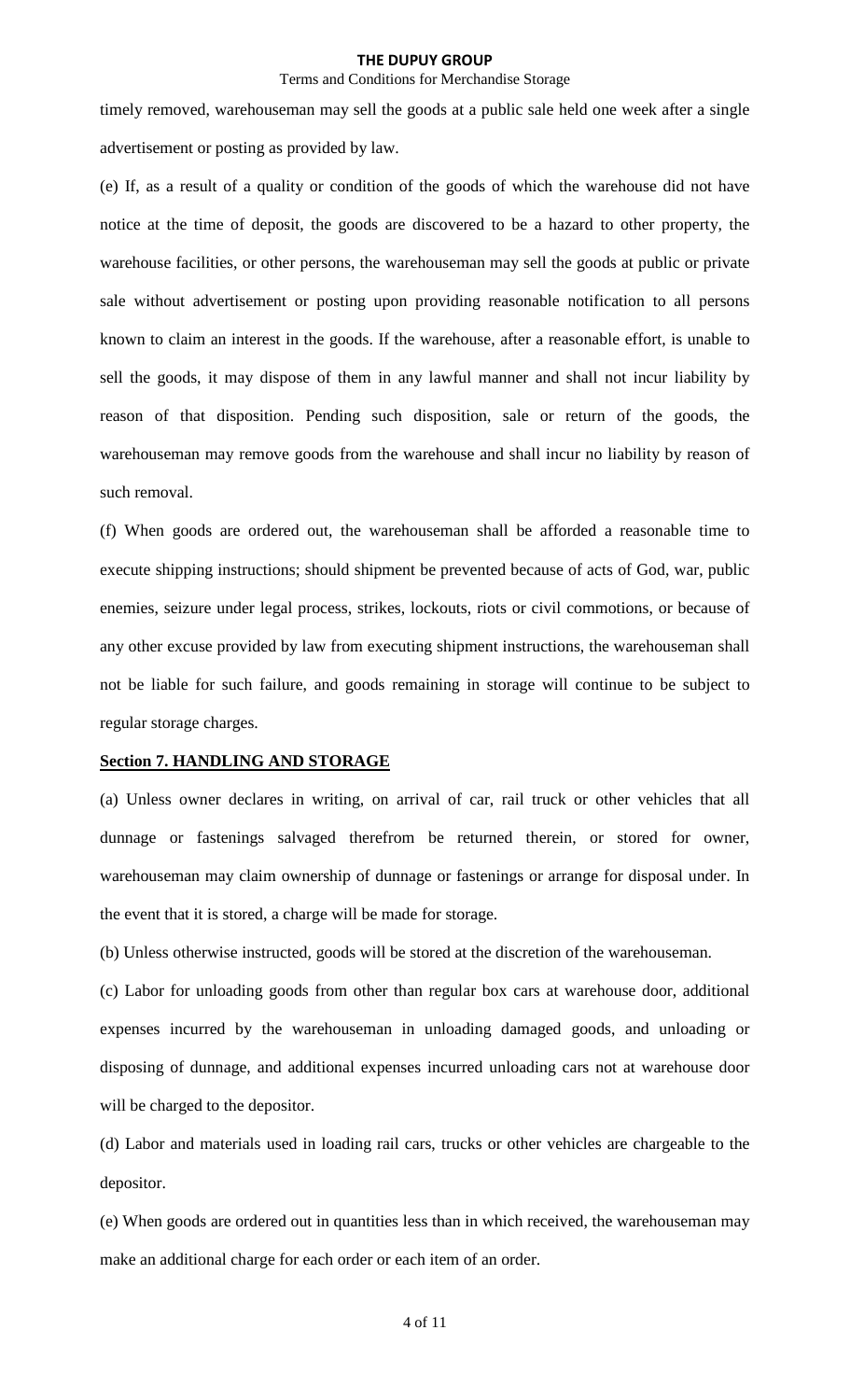## Terms and Conditions for Merchandise Storage

(f) The warehouseman shall not be liable for demurrage, delays in unloading inbound rail cars, trucks or other vehicles or delays in obtaining and loading rail cars, trucks or other vehicles for outbound shipment. The depositor shall be liable for all such demurrage or detention charges. (g) A minimum handling and storage charge will be made for each receipt of inbound goods. A minimum monthly charge to one account for storage and/or handling will be made for each receipt of inbound goods. This charge will apply also to each account when one depositor has several accounts, each requiring separate records and billing.

### **Section 8: DELIVERY REQUIREMENT**

(a) No goods shall be accepted, or transferred, or shipped, until the receipt by the warehouseman of complete, legible, comprehensive instructions, duly signed by the depositor. Goods may be delivered upon instructions by telephone in accordance with a prior written agreement where no negotiable receipt is outstanding, provided the warehouseman, under those circumstances, shall not be responsible for loss or error, occasioned thereby. Warehouseman's liability for goods lost due to delivery or shipping errors shall be limited in accordance with the provisions of Section 10 herein.

(b) No goods, enumerated on a negotiable receipt, shall be delivered, or transferred on the books of the warehouseman, unless the receipt, duly endorsed, is surrendered for either cancellation, or for endorsement of partial delivery. If a negotiable receipt is lost or destroyed, delivery of goods may be made only upon order of a court of competent jurisdiction, plus the posting of security approved by law.

(c) The warehouseman will not be responsible for the payment or correctness of freight rates or extensions.

### **Section 9: EXTRA SERVICES (SPECIAL SERVICES)**

(a) Warehouse labor required for any service other than securing, stowing, storing and shipping will be charged to the depositor.

(b) Special services requested by the depositor including but not limited to compiling of special stock statements, reporting marked weights, serial numbers or other data from packages, physical check of goods, receiving goods not accompanied by a manifest, and handling transit billing will be subject to a charge.

(c) Dunnage, bracing, packing materials, or other special supplies may be provided for the depositor at a charge in addition to the warehouseman's cost.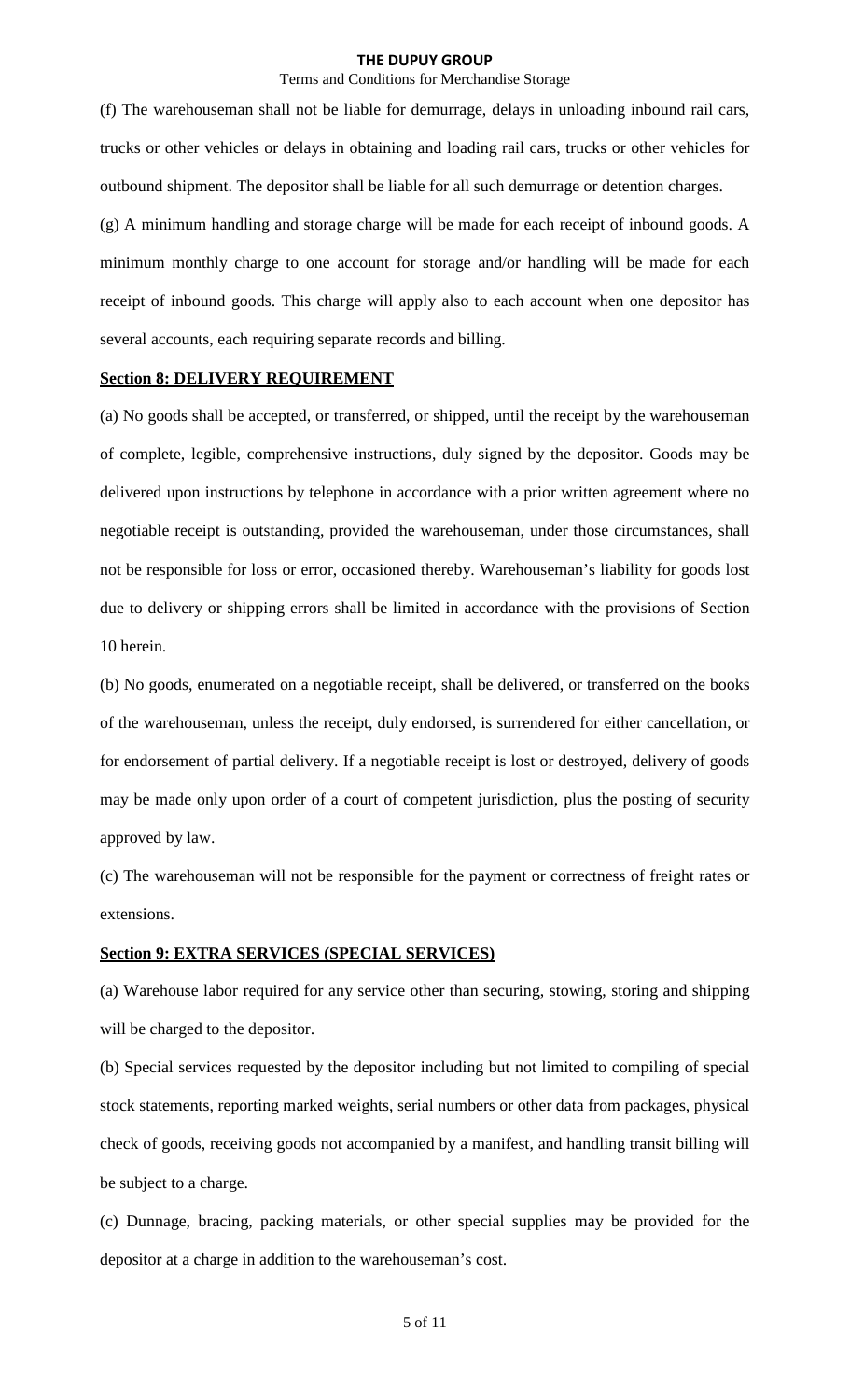## Terms and Conditions for Merchandise Storage

(d) By prior arrangement, goods may be received or delivered during other than usual business hours, subject to a charge.

(e) Handling and storage charges for damaged goods will be assessed upon receipt. The warehouseman may refuse to accept damaged goods. If accepted, however, the warehousemen reserves the right to assess reasonable storage charges for damaged goods above the standard rate.

(f) An extra charge is made for special handling of dunnage and damage-free cars.

(g) Communications expenses including but not limited to telephone usage, facsimile transmissions, and postage and messenger services will be charged to depositor at net cost for line and machine rental, plus any other expenses incurred in relation thereto.

# **Section 10. LIABILITY AND LIMITATION OF DAMAGES**

(a) The warehouseman shall not be liable for any loss or injury to goods stored however caused unless such loss or injury resulted from failure by the warehouseman to exercise such care in regard to them as a reasonably careful person would exercise under like circumstances. The warehouseman is not liable for damages that could not have been avoided by the exercise of reasonable care. The warehouseman assumes no responsibility for goods resting in rail cars or trucks parked at the entrance to the warehouse.

(b) Goods are not insured by warehouseman against loss or injury however caused. Depositor hereby waives all rights of subrogation against warehouseman.

(c) All goods are secured, stored and shipped at depositor's risk of loss, damage or delay when caused by acts of God, civil or military authority, enemies of the government, insurrections, riots, strikes, civil commissions, seizure under legal process, labor disputes, intentional or malicious acts of third persons or by any cause beyond control of the warehouseman. The depositor specifically agrees that warehouseman shall not be liable for any loss or damages caused by or due to any of the occurrences mentioned in this paragraph, nor shall the warehouseman be held liable for any knowledge of or failure to foresee any such event.

(d) The warehouseman shall not be responsible for shrinkage or loss in weight, nor for loss or damage to goods resulting from improper or insufficient packing, cooperage, boxing, crating, wear and tear or inherent qualities of the goods. The warehouseman shall not be held responsible for loss of goods by leakage which was not caused by warehouse or for concealed damage. All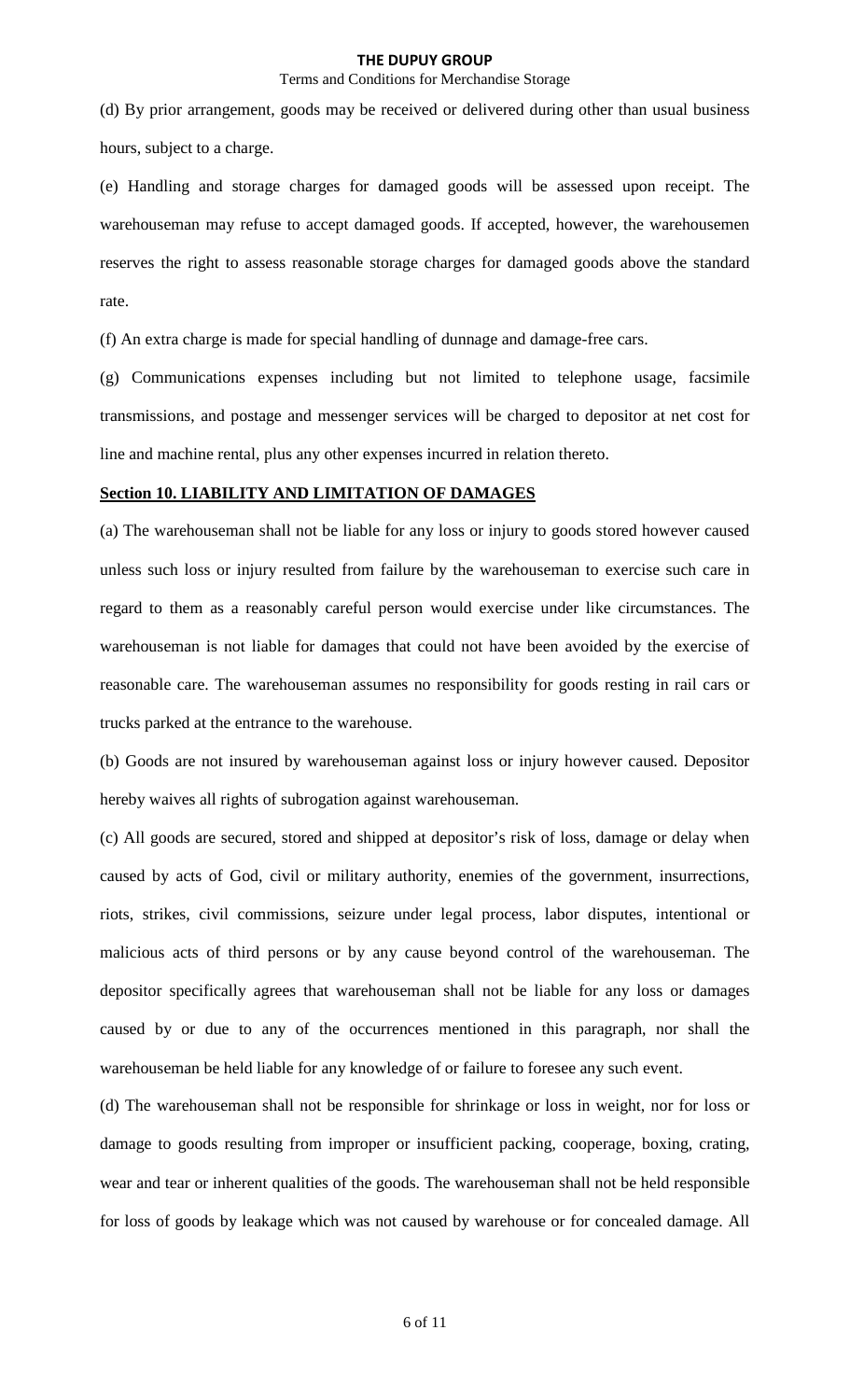### Terms and Conditions for Merchandise Storage

storage and handling charges must be paid on goods lost or damaged due to any causes set forth in this section or any other causes set forth in this agreement.

(e) In the case of goods lost or damaged due to causes for which the warehouseman is responsible, as adjudged by a court of competent jurisdiction, the measure of damage stipulated herein shall be applied.

(f) This warehouse is not liable for damages that **could not** have been avoided by the exercise of due care.

(g) In the event of a loss, warehouseman shall not be liable for an amount exceeding 250 times the base monthly storage rate charged for the damaged goods.

(h) The depositor may request that the warehouse's liability be increased. Such a request must be made in writing. In the event that the warehouse receives a written request for increased liability, the warehouse will then have the option to increase storage rates by a reasonable percentage to be agreed upon by depositor and warehouse.

(i) In case of goods lost or misplaced, the warehouseman shall be allowed fourteen (14) days in which to locate goods after a receipt of a written order.

(j) Perishables or other merchandise which are susceptible to damage through temperature changes, atmospheric conditions, or other causes incident to general storage, may be accepted in general storage, after depositor's written request and acceptance in writing by warehouseman. Notwithstanding the aforementioned, the warehouseman shall not be held responsible for such damages as might result from general storage conditions.

(k) The limitation of liability referred to in Section  $10(g)$  shall be depositor's exclusive remedy against warehouseman for any claim or cause of action whatsoever relating to loss, damage and /or destruction of goods and shall apply to all claims including inventory shortage and mysterious disappearance claims unless depositor proves by affirmative evidence that warehouseman misappropriated the goods to its own use. Depositor waives any rights to rely upon any presumption of misappropriation imposed by law. In no event shall depositor be entitled to incidental, special, punitive, or consequential damages.

### **Section 11. NOTICE OF CLAIMS**

(a) Claims by the depositor and all other persons must be presented in writing to the warehouseman within a reasonable time, and in no event longer than either sixty (60) days after delivery of the goods by the warehouseman or sixty (60) days after the depositor of record or the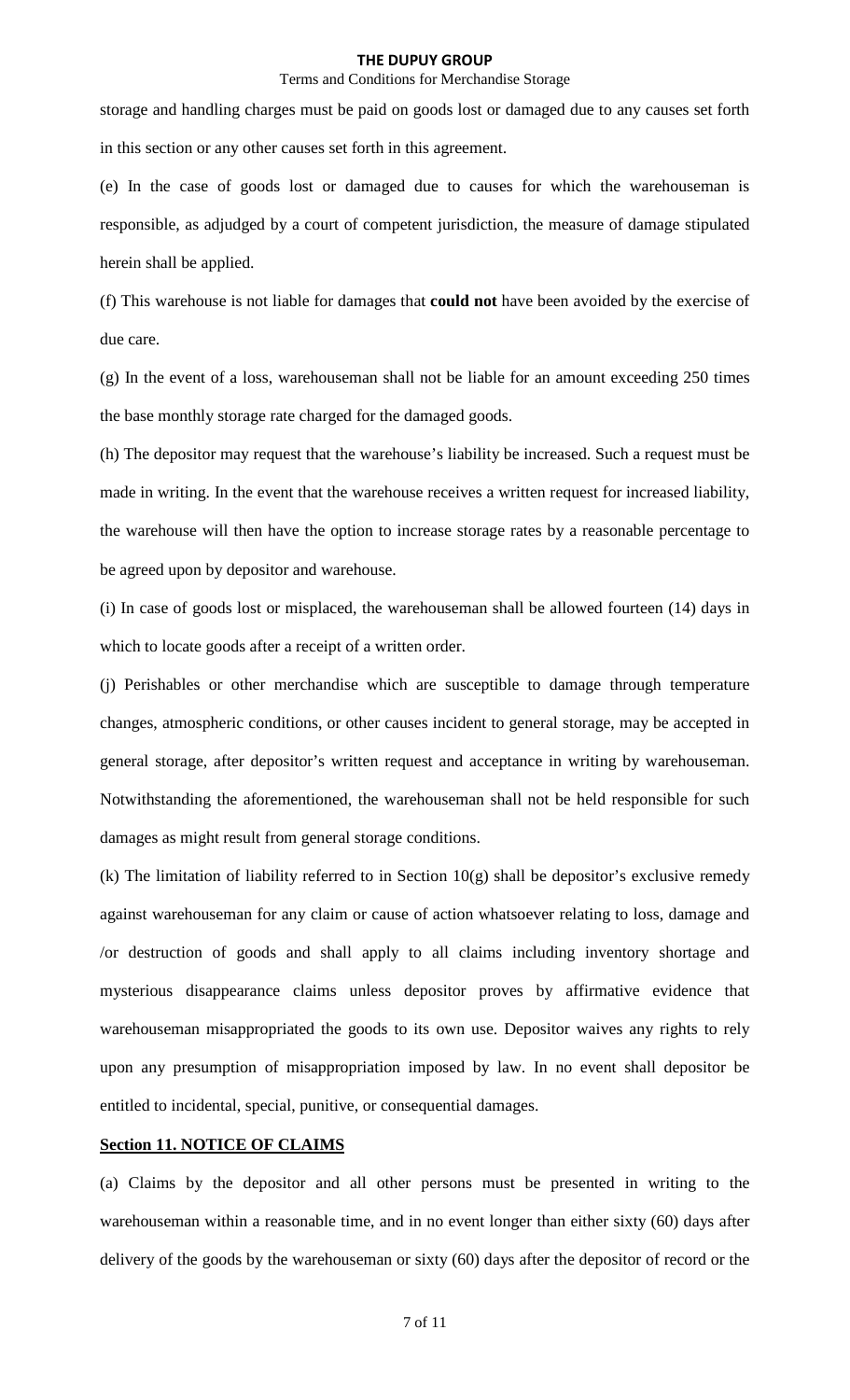### Terms and Conditions for Merchandise Storage

last known holder of a negotiable warehouse receipt is notified by the warehouseman that loss, damage and/or destruction to part or all of the goods has occurred, whichever time is shorter.

(b) No action may be maintained by the depositor or others against the warehouseman for loss or injury to the goods stored unless a timely written claim has been given as provided in paragraph (a) of this section and unless such action is commenced either within nine (9) months after date of delivery by warehouseman or within nine (9) months after depositor of record or the last known holder of a negotiable warehouse receipt is notified that loss, damage and/or destruction to part of, or, all of the goods has occurred, whichever time is shorter.

(c) When goods have not been delivered, notice may be given of known loss, damage and/or destruction to the goods by any commercially reasonable means of communications to the depositor of record or to the last known holder of a negotiable warehouse receipt. If notice is given by warehouseman, the time limitation for presentation of a claim in writing and maintaining an action begins on the date of mailing of such notice by warehouseman.

## **Section 12. LIENS**

(a) Warehouseman shall have a lien against the goods covered by this contract or on the proceeds thereof for all charges for storage, transportation (including demurrage and terminal charges), insurance, labor, charges present or future with respect to such goods, advances or loans by warehouseman in relation to the goods and for expenses necessary for preservation of such goods or reasonably incurred on their sale pursuant to law.

(b) Warehouseman further claims a lien on the goods covered by this receipt for all such charges and expenses in respect to any other goods stored by depositor for charges for which depositor is liable in any warehouse owned or operated by warehouseman or its subsidiaries wherever located and whenever deposited and without regard to whether or not the other goods have been delivered. This warehouse claims a lien for all unpaid storage and handling in accordance with the tariffs in effect on the date of such services.

(c) The full amount of charges claimed by warehouseman shall be furnished upon request.

(d) The warehouseman shall have the right to refuse shipment of the goods when monies are due.

(e) The warehouseman has the right to take and to enforce, as provided by law, a security interest in goods for amounts loaned or advanced to the depositor of record.

### **Section 13. ENFORCEMENT OF WAREHOUSE LIEN**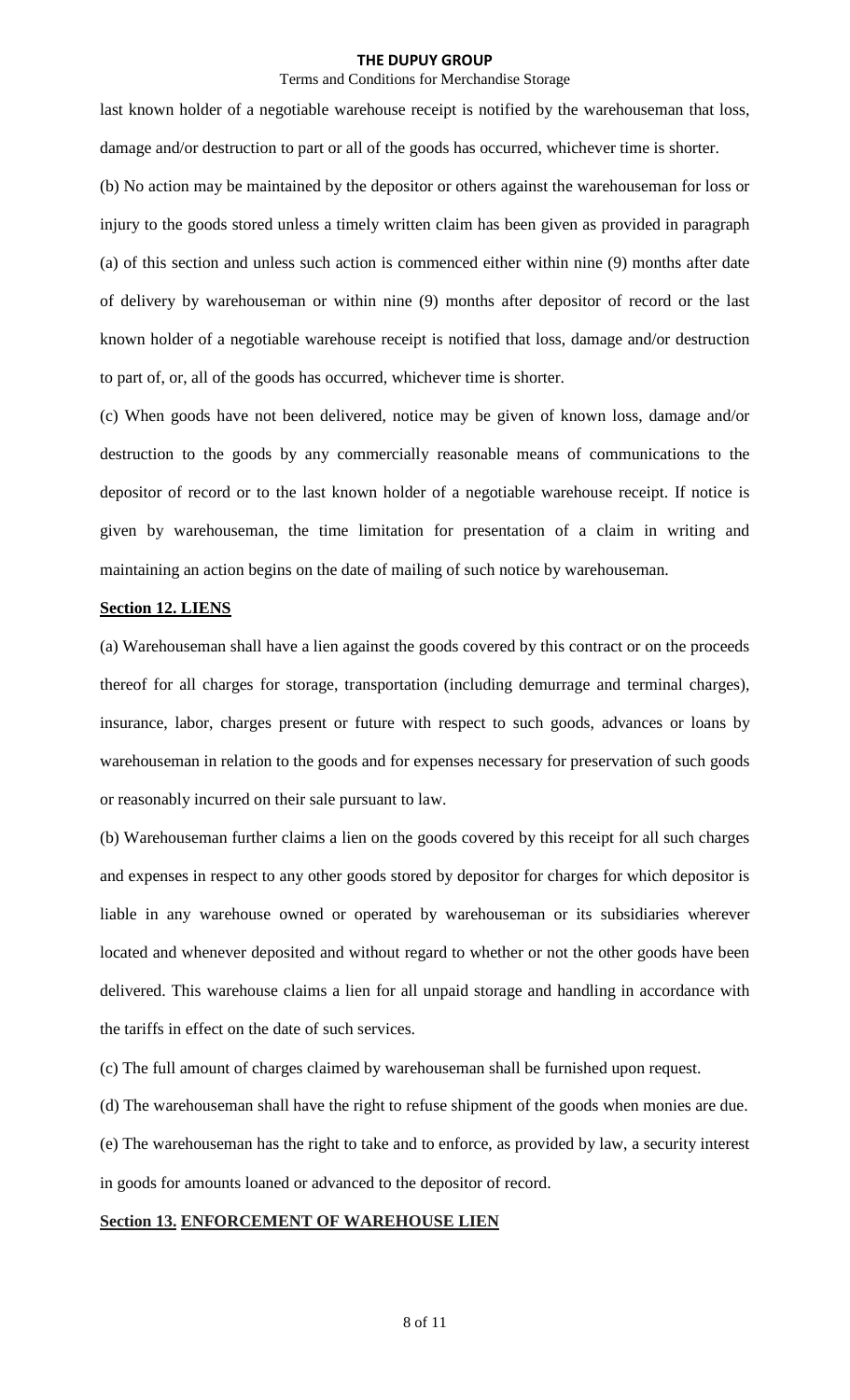## Terms and Conditions for Merchandise Storage

(a) Warehouse's lien may be enforced by public or private sale of the goods, in bulk or in packages, at any time or place and on any terms that are commercially reasonable, after notifying all persons known to claim an interest in the goods. The notification must include a statement of the amount due, the nature of the proposed sale, and the time and place of any public sale. The fact that a better price could have been obtained by a sale at a different time or in a method different from that selected by the warehouse is not itself sufficient to establish that the sale was not made in a commercially reasonable manner. The warehouse sells in a commercially reasonable manner if the warehouse sells the goods in the usual manner in any recognized market therefor, sells at the price current in that market at the time of the sale, or otherwise sells in conformity with commercially reasonable practices among dealers in the type of goods sold. A sale of more goods than apparently necessary to be offered to ensure satisfaction of the obligation is not commercially reasonable, except in cases covered by the preceding sentence. A disclaimer or modification of warranty in a warehouse's disposition of goods is commercially reasonable.

(b) Warehouseman may enforce its lien on goods other than goods stored by a merchant in the course of its business. However, prior to so doing, warehouseman shall:

(1) Send notice to all persons known to claim an interest in the goods; and,

(2) The notification shall include an itemized statement of the claim, a description of the goods subject to the lien, a demand for payment within a specified time not less than ten days after receipt of the notification, and a conspicuous statement that unless the claim is paid within that time the goods will be advertised for sale and sold by auction at a specified time and place.

(3) The sale must conform to the terms of the notification.

(4) The sale must be held at the nearest suitable place to where the goods are held or stored.

(5) After the expiration of the time given in the notification, an advertisement of the sale must be published once a week for two weeks consecutively in a newspaper of general circulation where the sale is to be held. The advertisement must include a description of the goods, the name of the person on whose account the goods are being held, and the time and place of the sale. The sale must take place at least fifteen days after the first publication. If there is no newspaper of general circulation where the sale is to be held, the advertisement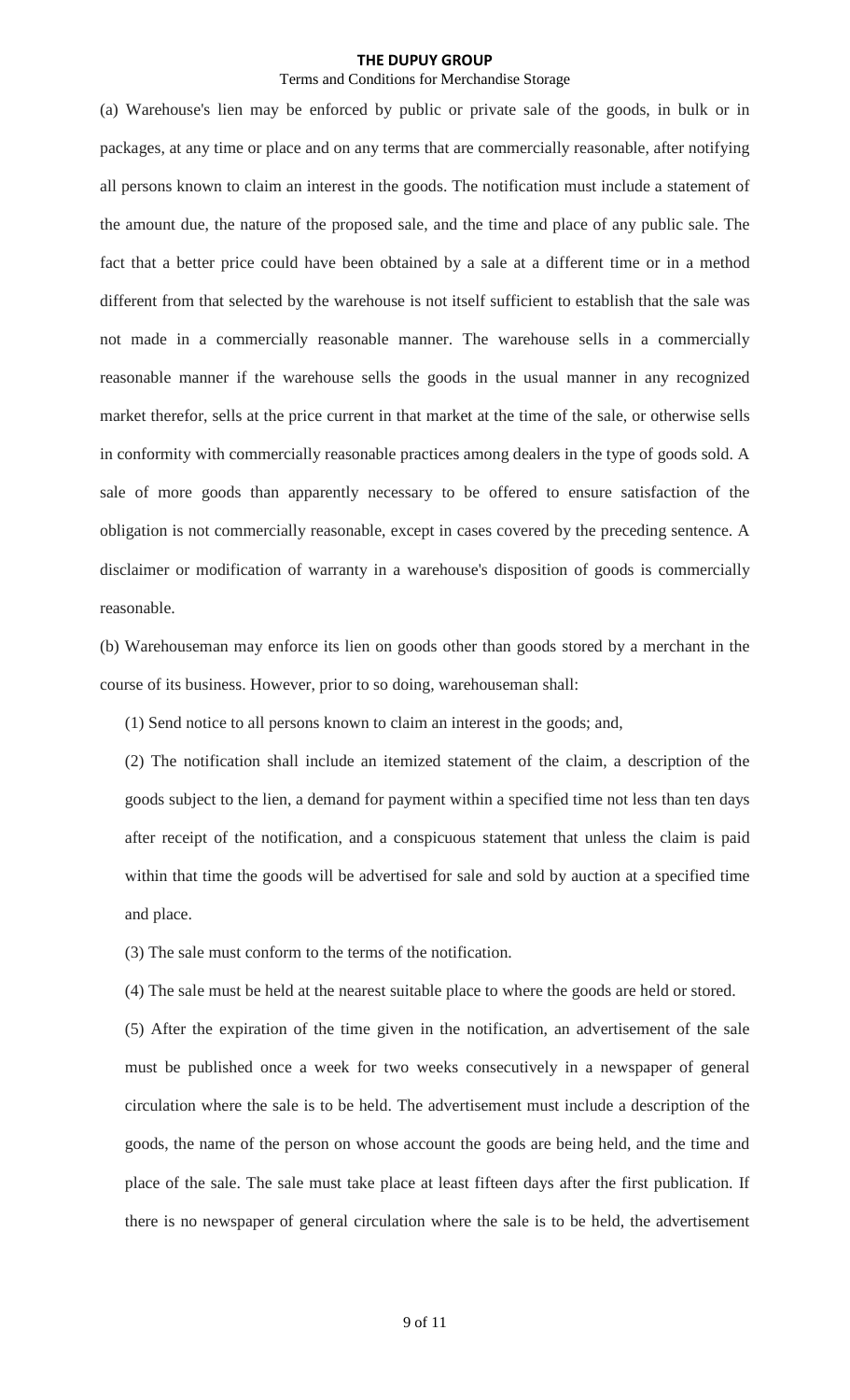## Terms and Conditions for Merchandise Storage

must be posted at least ten days before the sale in not fewer than six conspicuous places in the neighborhood of the proposed sale.

(c) Before any sale pursuant to this Section, any person claiming a right in the goods may pay the amount necessary to satisfy the lien and the reasonable expenses incurred in complying with this Section. In that event, the goods may not be sold, but must be retained by the warehouse subject to the terms of the receipt.

(d) A warehouse may buy at any public sale held pursuant to this Section.

(e) A warehouse may satisfy its lien from the proceeds of any sale pursuant to this Section but shall hold the balance, if any, for delivery on demand to any person to which the warehouse would have been bound to deliver the goods.

(f) The rights provided by this Section are in addition to all other rights allowed by law to a creditor against a debtor.

## **Section 14. CHOICE OF LAW**

(a) This Contract and the legal relationship between the parties hereto shall be governed by and construed in accordance with the substantive laws of the state where the Storage Facility is located, including Article 7 of the Uniform Commercial Code as ratified in that state, notwithstanding its conflict of laws rules.

(b) Any lawsuit or other action involving any dispute, claim or controversy relating in any way to this Contract shall be brought only in the appropriate state or federal court in the state where the Facility is located.

## **Section 15. MISCELLANEOUS**

(a) Warehouseman's failure to insist upon strict compliance with any provision herein shall not constitute a waiver or estoppel to later demand strict compliance therewith and shall not constitute a waiver or estoppel to later demand strict compliance with all other provisions contained herein.

(b) In the event that any section of this contract or part thereof shall be declared null, invalid, illegal or unenforceable, the validity, legality, and enforceability of the remaining sections and parts shall not, in any way, be affected or impaired thereby.

(c) By depositing goods with Warehouseman, Depositor represents and warrants that it is either the lawful owner of the goods which are not subject to any lien or security interest of other, or, is the authorized agent of the lawful owner and any holder of a lien or security interest (which lien